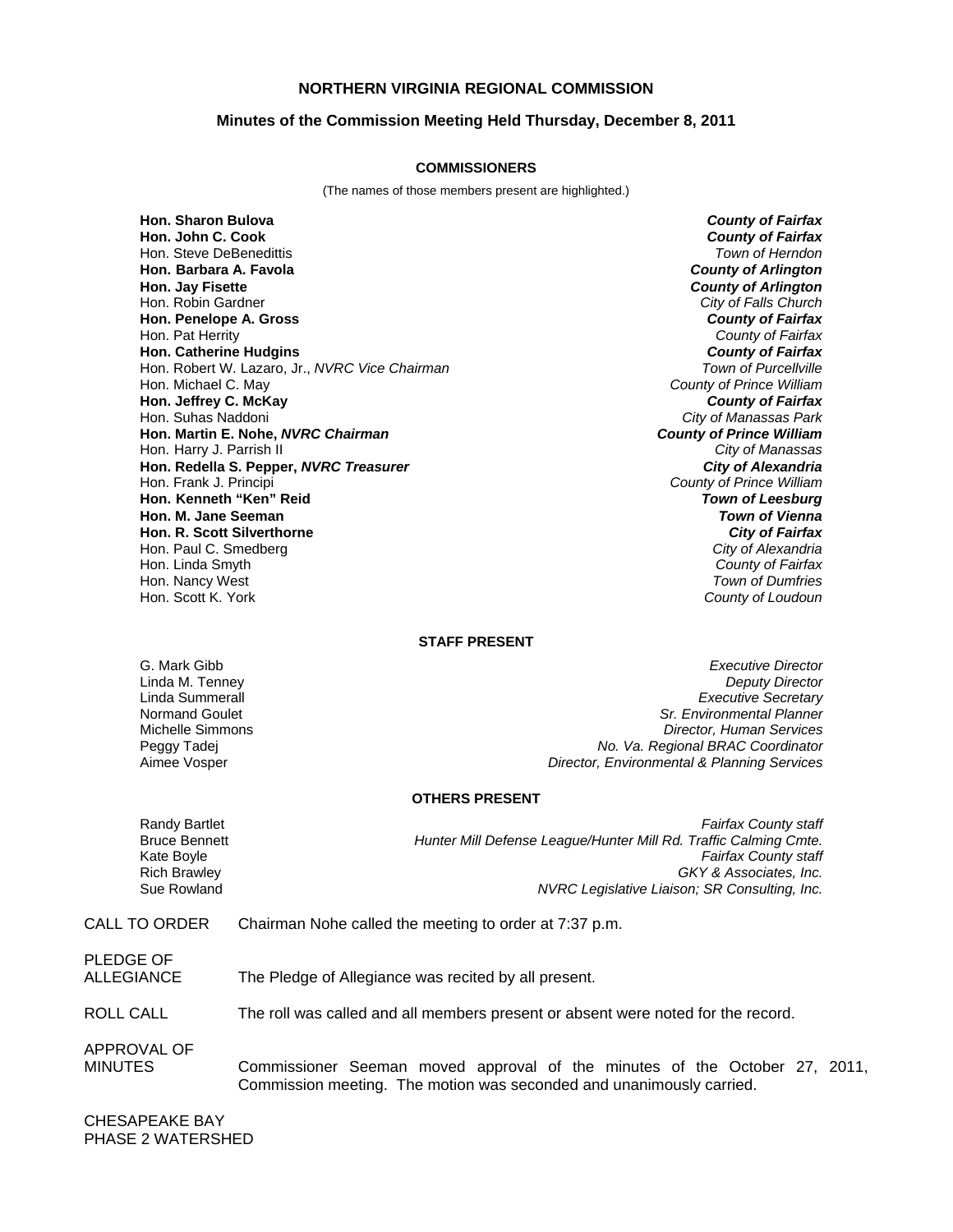Summary Minutes of the Commission December 8, 2011 Page 2 IMPLEMENTATION

PLAN Chairman Nohe welcomed Normand Goulet, Sr. Environmental Planner with NVRC.

*Normand Goulet* Mr. Goulet noted that the local jurisdictions' staffs requested that the Commissioners be briefed on the Chesapeake Bay TMDL Phase II WIP and DCR's request for local information.

> Mr. Goulet reviewed the timeframe, beginning with the Virginia Dept. of Conservation Resources' (DCR) June 13 letter to the local jurisdictions, EPA's October 13 letter to the Virginia Secretary of Natural Resources, and DCR's November 9 letter to the local jurisdictions, with the result being a shift in focus from meeting local reduction "goals" to WIP Phase I levels of effort. DCR's November 9 letter meant the Commonwealth will not be submitting information to EPA at the local government scale. DCR wants the BMP numbers from the local governments so it can create EPA scenarios at an undefined larger scale. If localities do not submit information DCR will define WIP locality obligations for them.

> Localities have a submittal deadline of February 1, 2012. The overriding concern is maintaining separation between MS4 permits and WIP II submittal. There are three strategies for response: do nothing submittal, independent submittal, or regional/local submittal:

Do Nothing Submittal – potential risks

- seen as impediment to Bay cleanup/TMDL by all parties: EPA, state, the public
- DCR defines local government action
- increased regulatory emphasis on wastewater and MS4 permits

Independent Submittal – potential risks

- perception of submittal is local government commitment to actions
- local government submittal tied directly to local government MS4 permit

Regional/Local Submittal

- localities submit to NVRC locality-desired BMP implementation efforts
	- \* NVRC aggregates numeric effort into Regional tables that will be appended to locality reports
		- aggregation = anonymity
	- \* localities submit individual plans to DCR that focus on narrative strategies to implement effort

Recommended Levels of BMP Implementation

- projects supported by existing funding
- projects that can realistically be funded in the next 15 years

$$
- \quad \text{or} \, -
$$

• Phase I WIP: BMP Implementation Increases (5%, 35%, 60%) at Level 2 Reductions for next three MS4 permit cycles.

Benefits of Regional/Local Submittal

- maintains as much separation as possible between WIP II submittal and MS4 permit
- seen as being responsive to state's requests
- provides DCR with information for EPA
- potentially provides citizenry with context of effort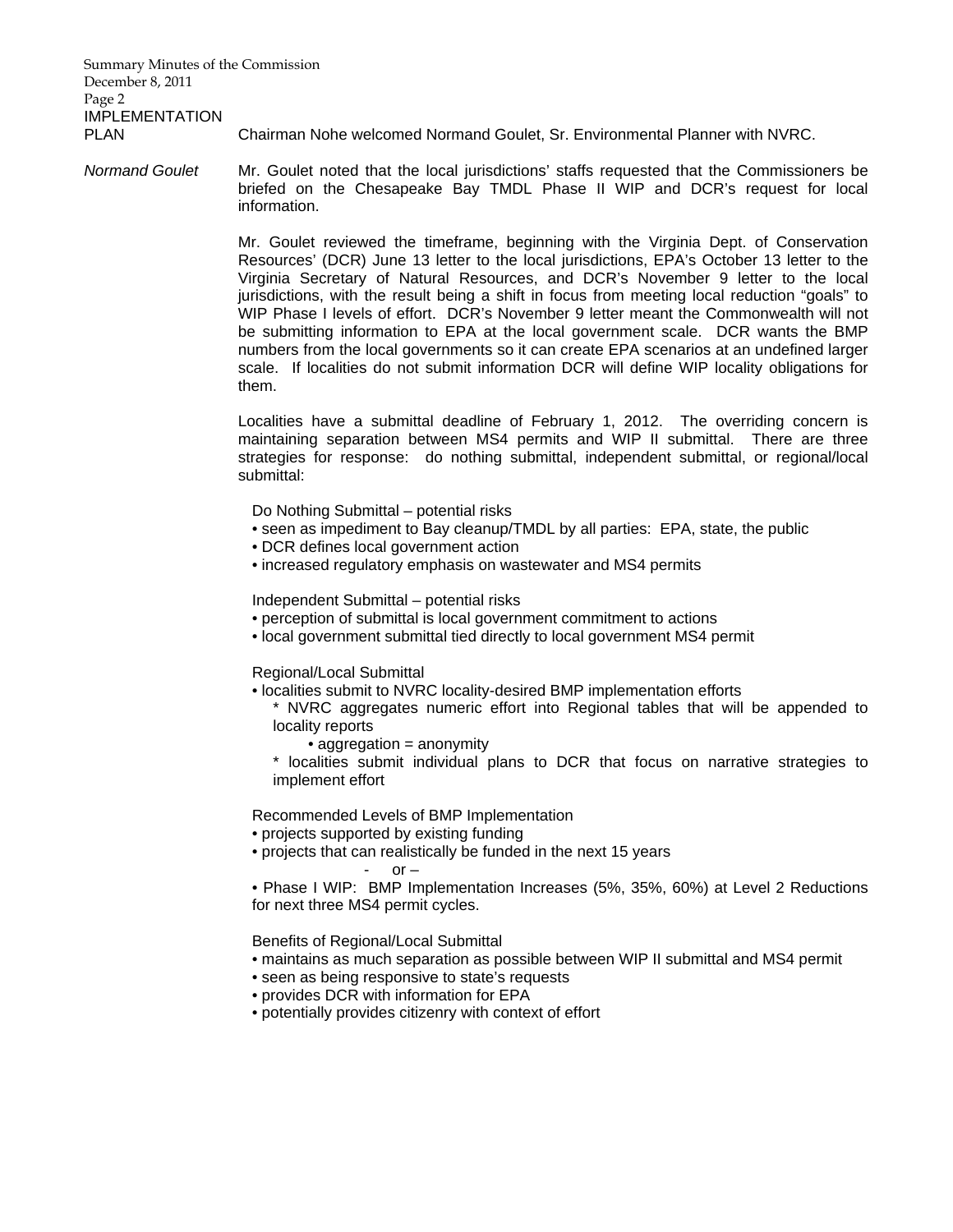What should localities submit?

- 1) local current BMP inventory
- 2) local land use/land cover data
- 3) NVRC aggregated locality preferred BMP scenario (appended)
- 4) narrative strategies following DCR-provided template
- 5) local resource needs
- *questions & answers* Commissioner Cook expressed concern that if a regional approach is taken, the localities that are doing more than others would not receive credit. Mr. Goulet replied that at some point in time, EPA will get the localities to that point, and to get to that point it will use the MS4 permits; the TMDL and MS4 permit will be completely inter-related: that is where the implementation will occur. The current effort is simply to try to respond to the state's request for information. Mr. Goulet confirmed for Commissioner Cook that the compiling of information is to respond to the February 1 deadline. He explained that the state will submit the complied local information to EPA to update the model. Mr. Goulet said he believes EPA will find that the state and localities will come up short.

 Responding to Commissioner Favola, Mr. Goulet said progress for the model is difficult to measure for the urban areas because reporting mechanisms do not exist between local government and the state. Progress in terms of meeting water quality goals will be water quality monitoring. Currently, EPA wants all BMP implementation to occur by 2025. Commissioner Favola said this seems to be the best approach at this time.

 Commissioner Reid asked if the list of what the localities should submit is Mr. Goulet's interpretation of the requirements. Mr. Goulet said they are the five deliverables requested by DCR. It is up to the individual jurisdiction to decide what level of BMP implementation it is comfortable reporting through NVRC; then it will be aggregated and the individual jurisdiction tags go away – it provides anonymity.

 Commissioner Gross commended Mr. Goulet for his excellent presentation and asked who received DCR's November 9 letter as she has not seen it. Mr. Goulet replied it was sent to both the chief elected official and the chief administrative officer. The letter was not sent to the towns since the state expects the towns to work with their counties. Commissioner Gross asked Mr. Goulet to give this presentation to the Potomac Watershed Roundtable next month.

 Commissioner Reid asked when the numbers will be entered into the system. Mr. Goulet explained that board/council endorsement is being sought first, but the submittal date is February 1, 2012.

 Mr. Gibb distributed Resolution No. P12-16, endorsing the dual regional/local approach for data submission and for NVRC staff to work with local jurisdiction staff on a regional approach. He stated this will also give some direction to local staff. Commissioner Gross moved adoption of Resolution No. P12-16. The motion was seconded.

 Mr. Goulet confirmed for Commissioner Favola that all the planning district commissions are involved in TMDL development, adding that NVRC is in a unique situation, as he chairs an EPA subcommittee and sits on the state's stakeholder advisory group which provides him a level of access that only a handful of local jurisdiction staff have. He added that the Hampton Roads and Richmond PDCs are taking the regional approach.

 Commissioner Reid explained that since Loudoun County has not yet decided its approach he feels he must abstain. It was pointed out that the resolution does not bind the jurisdictions to the regional approach.

Resolution No. P12-16 carried with Commissioner Reid abstaining.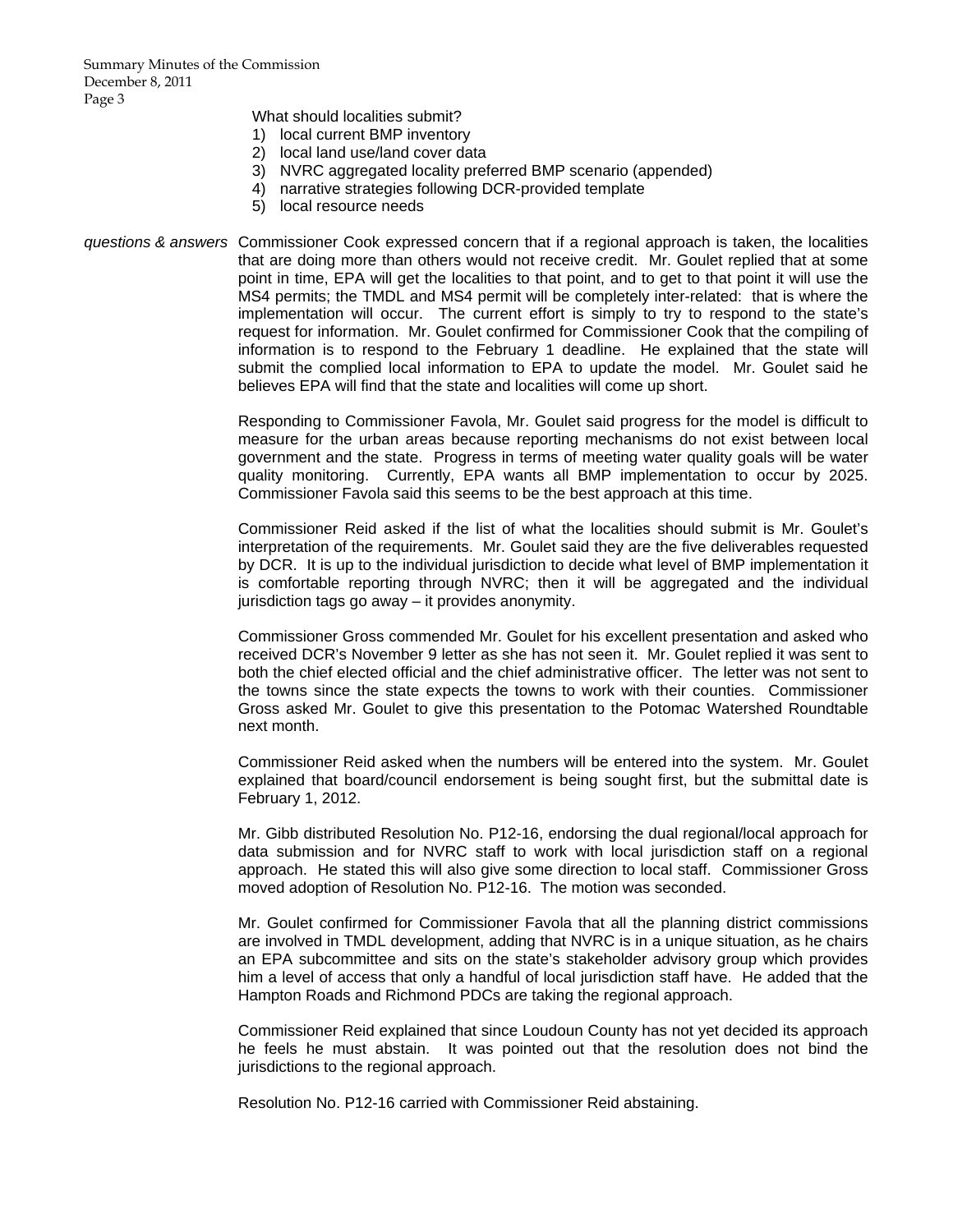Summary Minutes of the Commission December 8, 2011 Page 4

CONSENT AGENDA Commissioner Gross moved approval of the Consent Agenda, consisting of the items outlined below. The motion was seconded and carried unanimously.

- A. Financial Reports for July 2011
- B. Letter in Support of the Virginia National Defense Industrial Authority (VNDIA)

EXECUTIVE DIRECTOR'S

- REPORT Mr. Gibb distributed a copy of his report on:
	- NVRC hosted Korean delegation
		- discussion included regional government in U.S., budget and personnel issues, and how programs are funded
	- NVRC Hosts District Energy Workshop December 14 at the Urban Land Institute; MWCOG a co-host
	- VML/VACo/VAPDC Legislative Day February 9 at the Richmond Marriott
	- Value Price Pilot Program Funded under its BRAC program, NVRC awarded this grant for non-toll pricing projects for Dynamic Ridesharing Pilot Program
	- Four Mile Run Stream Restoration work/meetings underway to find solution to the impasse of approving restoration plans for tidal portion of Four Mile Run
	- Virginia Outdoors Plan Update
		- two public meetings in Northern Virginia on January 25, 2012, with a draft plan scheduled for release in summer 2012 and the final plan released in spring 2013
		- Commuter Ferry Update awaiting receipt of committed funds in order to release Request For Proposals

Mr. Gibb reported that staff's work with George Mason University and NVCC on workforce preparedness shows thousands of jobs in the region are unfilled due to lack of skills. The Commission will receive a presentation this winter.

### CHAIRMAN'S

REPORT Chairman Nohe commented that most members are aware that Dumfries Mayor Fred Yohey, a former member of the Commission, passed away last month. Nancy West, the town's Vice Mayor and a member of the Commission, has been chosen as Interim Mayor.

> The Chairman and Mr. Gibb are happy to come before the boards and councils to discuss NVRC and recruit new Commissioners, in light of last month's election results.

> Chairman Nohe congratulated Commissioners Reid and Favola on successful campaigns and elections to the Loudoun County Board of Supervisors and Virginia Senate, respectively. He presented Commissioner Favola with a certificate of appreciation for her 13 years on service on the Commission, noting she had served successive terms as Treasurer, Vice Chairman and Chairman.

# PRELIMINARY

FY 2013 BUDGET Commissioner Pepper, Chairman of the Operations Committee, reported the committee met last month to consider revised dues proposal and energy program assessment. A modest increase in the per capita dues rate is recommended, and it still leaves NVRC with the lowest per capita dues rate of all the planning district commissions.

> Mr. Gibb pointed out the Commission discussed the budget at its October meeting, and this is the first proposed increase in the per capita dues rate in six years. The energy strategy participation is voluntary. It saves the jurisdictions money. The energy assessment funds will leverage over \$1 million for the region. Mr. Gibb added that these efforts are needed since the state has targeted Northern Virginia for funding cuts. Replying to Commissioner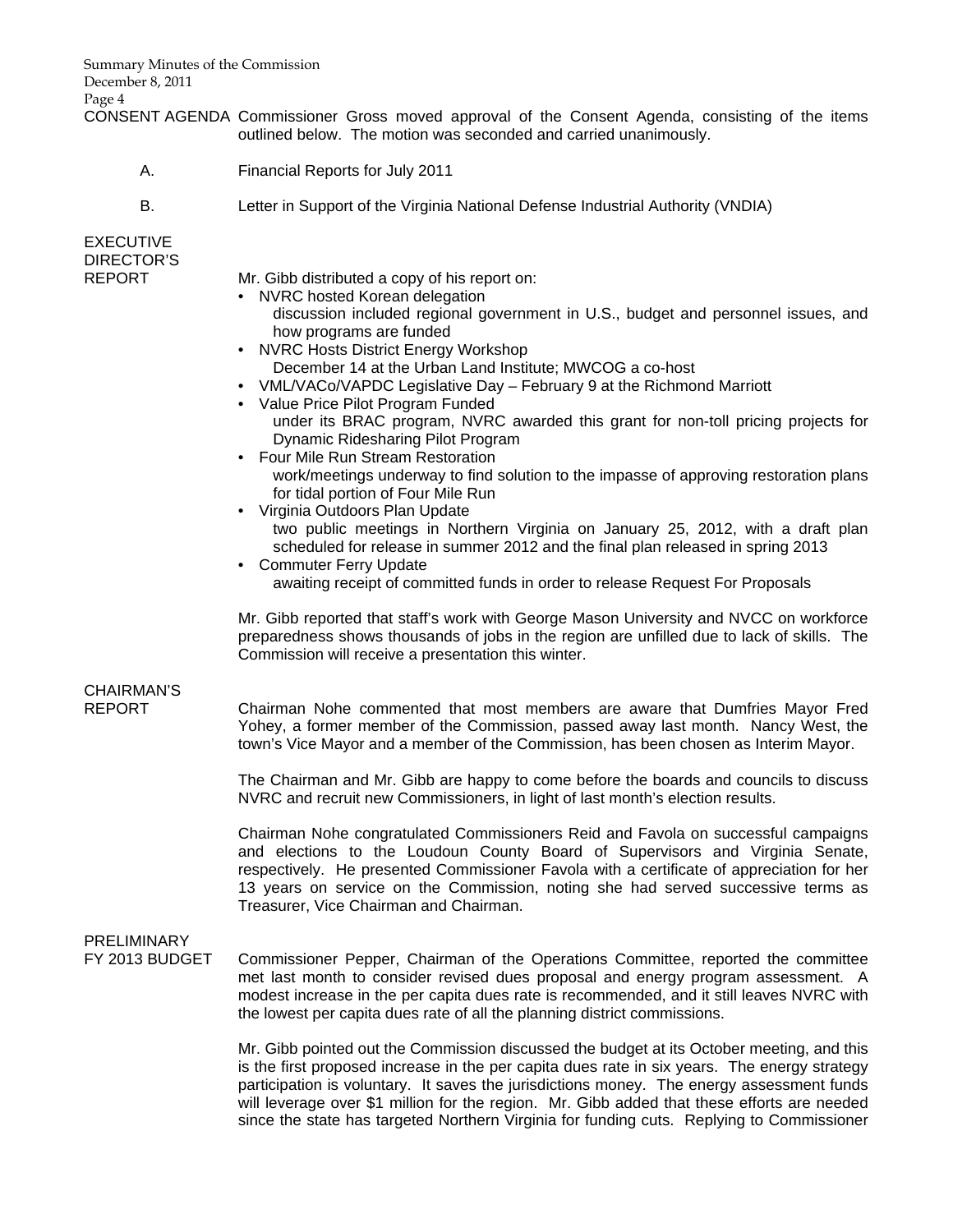Favola, Mr. Gibb said he and Chairman Nohe have spoken with the administration and members of the Northern Virginia Delegation about state funding for NVRC.

 Commissioner Cook expressed concern that this is a ten percent increase for Fairfax County, and the county executive's proposed budget is increased by only 2.8 percent, so funding NVRC would result in cuts to other programs.

 Chairman Nohe explained Prince William County has a "maintenance of effort" budget but he plans to support NVRC's dues request with his county executive.

 Commissioner Pepper moved approval of Resolution No. P12-16 as amended to "...that *anticipates* member contributions..." The motion was seconded. Responding to Commissioner Fisette's inquiry, Ms. Tenney explained that other three programs with separate dues assessments are not voluntary, only the regional energy strategy is voluntary. The motion carried with Commissioners Cook and Reid opposed.

# LEGISLATIVE<br>REPORT

Commissioner Gross, Chairman of the Legislative Committee, reported the committee met immediately prior to the Commission meeting and amended the proposed legislative platform. An updated platform was distributed.

 Commissioner Bulova asked why there is no position on eminent domain. Ms. Rowland explained it is so particular to each jurisdiction and perhaps not appropriate for the planning district commissions. Commissioner Bulova disagreed, noting the Chesapeake Bay and environmental programs could be affected by eminent domain. Commissioner McKay voiced his support for a position on eminent domain. Commissioner Fisette stated it is a huge encumbrance to local government. Commissioner Hudgins asked if the Commission gains by including it, as VML and VACo will address it in their platforms. Commissioner Bulova countered that being silent can speak volumes.

 Commissioner Cook explained he supports road devolution so he will have to vote against the platform. A discussion on devolution ensued.

 Chairman Nohe said the platform as written would be voted upon, then additional positions would be considered and voted upon individually.

Commissioner Gross moved adoption of Resolution No. P12-15. The motion was seconded. Commissioner Fisette offered a modification to the position on Transportation Policy and Funding. Commissioner Gross accepted Mr. Fisette's amendment as a friendly one. The motion carried with Commissioners Reid and Cook opposed.

The question of including eminent domain was addressed, with the Commissioners agreeing that Ms. Rowland should model NVRC's position using the VACo and Fairfax County language. It was agreed this would be a priority position. Commissioner Bulova moved, it was seconded and carried with Chairman Nohe opposed.

Commissioner Fisette asked about including a position on ensuring collection of hotel room taxes from the online travel industry, which almost passed last year. Ms. Rowland read NVRC's 2011 position. Commissioner Fisette said he understands a coalition of jurisdictions and organizations is working for this issue. Commissioner Gross suggested the Executive Committee be tasked with reviewing this particular item for adoption. Commissioner Fisette moved that this item be added as a position statement. The motion was seconded and carried unanimously.

Commissioner Gross reported that the Virginia Litter Control and Recycling Fund Advisory Board was recommended for elimination. The local jurisdictions receive between \$1-2 million from the taxes and fees paid by the wholesalers. The request is that the Commission oppose elimination of this board.